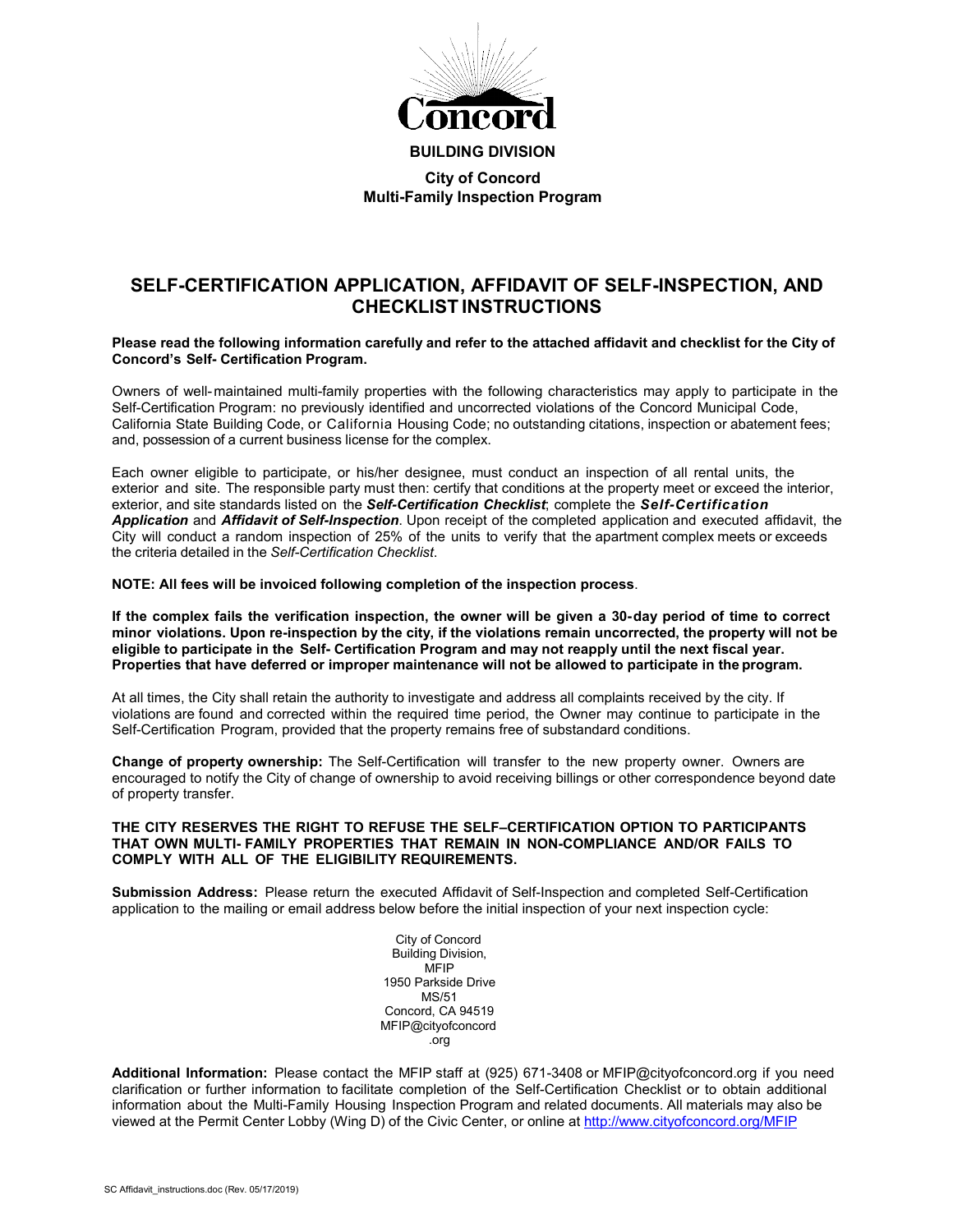

BUILDING DIVISION

### **City of Concord Multi-family Rental Inspection Program SELF-CERTIFICATIONAPPLICATION**

| Please refer to the Self-Certification Application, Affidavit and Checklist<br>Instructions for important information regarding the submittal and timing<br>required for this application.                                                                          |                                                   |                                                                                                                                                                                                                   |  |  |  |
|---------------------------------------------------------------------------------------------------------------------------------------------------------------------------------------------------------------------------------------------------------------------|---------------------------------------------------|-------------------------------------------------------------------------------------------------------------------------------------------------------------------------------------------------------------------|--|--|--|
|                                                                                                                                                                                                                                                                     |                                                   |                                                                                                                                                                                                                   |  |  |  |
| APPLICATION DATE: _________                                                                                                                                                                                                                                         |                                                   | Please mail or email the completed self-certification<br>application and affidavit of self-inspection to:<br>City of Concord<br><b>Building Division, MFIP</b><br>1950 Parkside Drive, MS/51<br>Concord, CA 94519 |  |  |  |
| All fees will be invoiced following completion of the inspection process                                                                                                                                                                                            |                                                   | MFIP @cityofconcord.org                                                                                                                                                                                           |  |  |  |
| <b>OWNER / AGENT INFORMATION</b>                                                                                                                                                                                                                                    |                                                   |                                                                                                                                                                                                                   |  |  |  |
| <b>NAME</b><br>ADDRESS (street number and name)                                                                                                                                                                                                                     |                                                   | Owner<br>Owner's Agent                                                                                                                                                                                            |  |  |  |
| <b>CITY</b>                                                                                                                                                                                                                                                         | <b>STATE</b>                                      | ZIP                                                                                                                                                                                                               |  |  |  |
| TELEPHONE:<br>HOME:<br>CELL:                                                                                                                                                                                                                                        | <b>BEST TIME TO CALL</b>                          |                                                                                                                                                                                                                   |  |  |  |
| <b>FAX</b>                                                                                                                                                                                                                                                          | E-MAIL                                            |                                                                                                                                                                                                                   |  |  |  |
| <b>MANAGER INFORMATION</b><br><b>NAME</b>                                                                                                                                                                                                                           |                                                   |                                                                                                                                                                                                                   |  |  |  |
| ADDRESS (street number and name)                                                                                                                                                                                                                                    |                                                   |                                                                                                                                                                                                                   |  |  |  |
| <b>CITY</b>                                                                                                                                                                                                                                                         | <b>STATE</b>                                      | ZIP                                                                                                                                                                                                               |  |  |  |
| TELEPHONE:<br>OFFICE:<br>CELL:                                                                                                                                                                                                                                      | <b>BEST TIME TO CALL</b>                          |                                                                                                                                                                                                                   |  |  |  |
| <b>FAX</b>                                                                                                                                                                                                                                                          | E-MAIL                                            |                                                                                                                                                                                                                   |  |  |  |
| PROPERTY INFORMATION                                                                                                                                                                                                                                                |                                                   |                                                                                                                                                                                                                   |  |  |  |
| MULTI-FAMILY UNIT COMPLEX NAME                                                                                                                                                                                                                                      |                                                   |                                                                                                                                                                                                                   |  |  |  |
| PROPERTY ADDRESS (street number and name)                                                                                                                                                                                                                           |                                                   |                                                                                                                                                                                                                   |  |  |  |
| <b>CITY</b>                                                                                                                                                                                                                                                         | <b>STATE</b>                                      | ZIP                                                                                                                                                                                                               |  |  |  |
| <b>NUMBER OF UNITS</b>                                                                                                                                                                                                                                              |                                                   |                                                                                                                                                                                                                   |  |  |  |
| <b>OFFICE USE ONLY</b>                                                                                                                                                                                                                                              |                                                   |                                                                                                                                                                                                                   |  |  |  |
| Finance<br>MFHIP Fee \$<br>$YES$ $\Box$<br><b>Current Business License?</b><br>NO <sub>1</sub><br>Invoice #<br>Prior Cases?<br>YES□<br>NO <sub>1</sub><br><b>Outstanding Fees?</b><br>YES□<br>NO <sub>1</sub><br><b>Existing Cases?</b><br><b>Application Fees?</b> | NO <sub>1</sub><br>YES□<br>NO <sub>1</sub><br>YES | (DATE STAMP)                                                                                                                                                                                                      |  |  |  |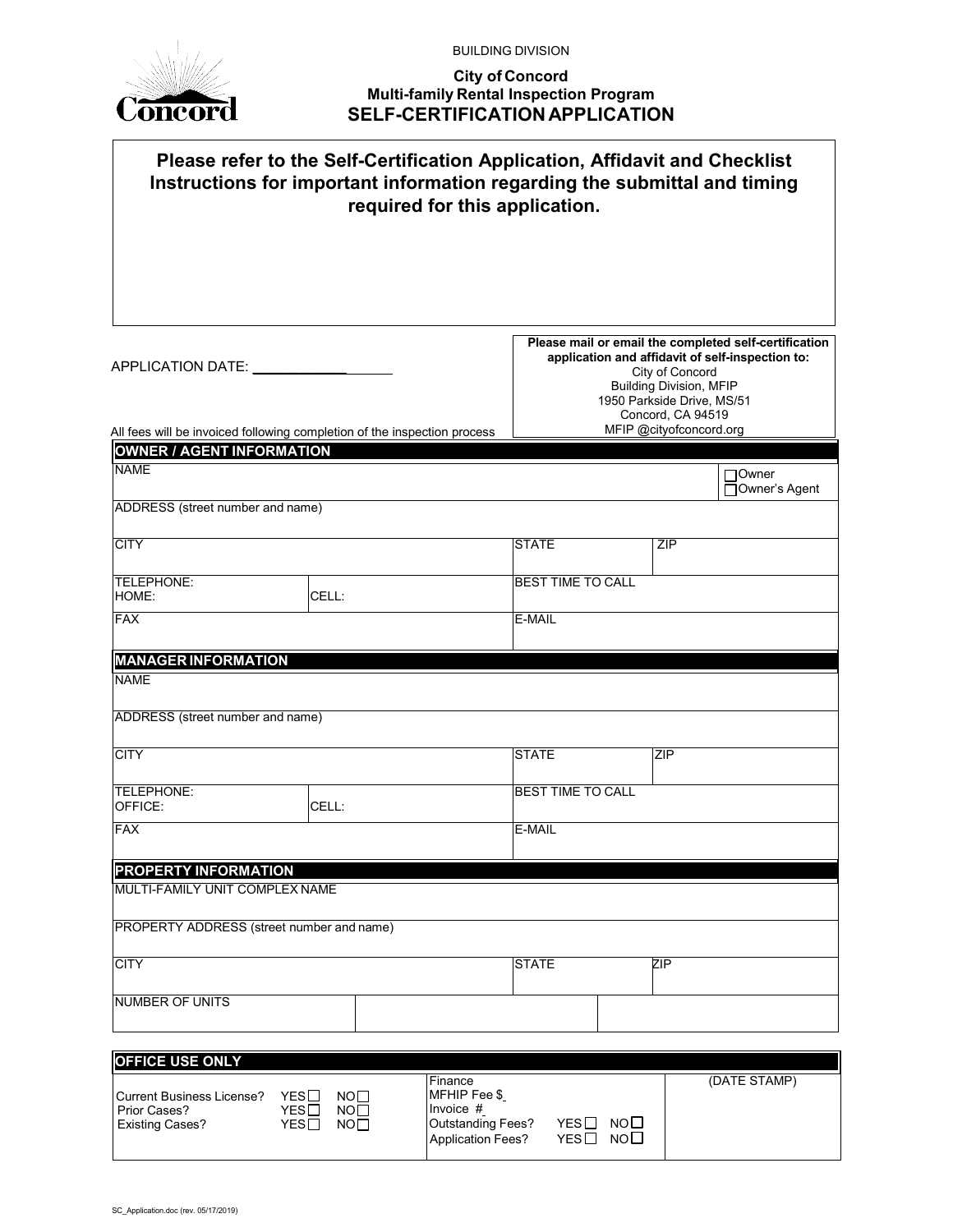

### **City of Concord Multi-Family Inspection Program**

# **AFFIDAVIT OF SELF-INSPECTION**

This executed affidavit must be returned with your self-certification application. Please refer to the Self-Certification Application, Affidavit and Checklist Instructions for important information regarding the submittal and timing required for this affidavit.

| <b>CERTIFICATION</b>                                                                                                                                                                                                                                        |        |                          |              |  |     |
|-------------------------------------------------------------------------------------------------------------------------------------------------------------------------------------------------------------------------------------------------------------|--------|--------------------------|--------------|--|-----|
| APARTMENT COMPLEX NAME                                                                                                                                                                                                                                      |        | INUMBER OF UNITS         |              |  |     |
| <b>APARTMENT ADDRESS</b>                                                                                                                                                                                                                                    |        | <b>INSPECTION DATE</b>   |              |  |     |
| I certify that I or my agent have inspected the aforementioned apartment complex, and that<br>all units, building exteriors, and common areas meet or exceed the minimum criteria<br>established by the City of Concord for the Self-Certification Program. |        |                          |              |  |     |
| I certify that I or my agent was unable to inspect the following units because the tenant(s)<br>refused to allow entry:                                                                                                                                     |        |                          |              |  |     |
| SIGNER'S NAME (PRINT)                                                                                                                                                                                                                                       |        | Owner<br>Owner's Agent   | SIGNATURE*   |  |     |
| SIGNER'S ADDRESS (street number and name)                                                                                                                                                                                                                   |        |                          |              |  |     |
| <b>CITY</b>                                                                                                                                                                                                                                                 |        |                          | <b>STATE</b> |  | ZIP |
| <b>TELEPHONE</b>                                                                                                                                                                                                                                            |        | <b>BEST TIME TO CALL</b> |              |  |     |
| <b>FAX</b>                                                                                                                                                                                                                                                  | E-MAIL |                          |              |  |     |

Please mail or email the executed affidavit and application to:

City of Concord Building Division, MFIP 1950 Parkside Drive, MS/51 Concord, CA 94519 MFIP @cityofconcord.org

**\*The signature affixed to this document certifies that the owner or agent has inspected all the units and building exteriors at the property specified and that this property is well maintained as detailed in the Self-Certification Checklist. Any falsification of this document or misrepresentation of the true condition of the property is grounds for dismissal from the self-certificationprogram**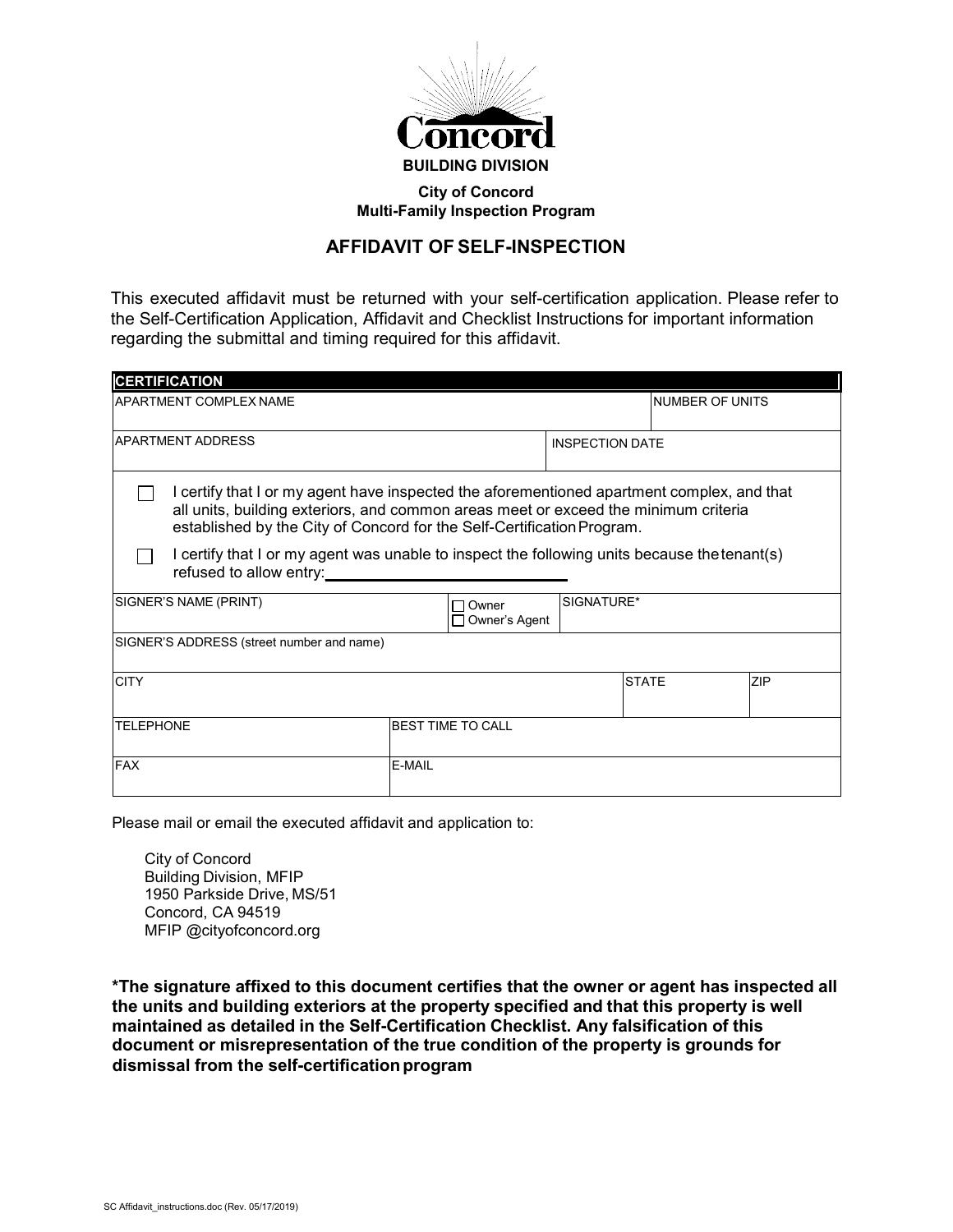

### **City of Concord Multi-Family Inspection Program SELF-INSPECTION CHECKLIST**

**This Checklist does NOT have to be submitted to the City unless there is pertinent information you wish to relay regarding your self-inspection.** The Self-Inspection Checklist is designed to assist owners in determining whether their properties will qualify to participate in the Self-Certification Program. Each item on the checklist must be verified as being in compliance or marked as "Not Applicable". Use the "Comments" section to explain actions taken if you were unable to obtain access to the unit or to relay other information about items checked. Owners should recognize that the Self-Certification Checklist is not all inclusive and that in addition to the items listed below, owners are responsible for ensuring that their apartments are in compliance with applicable provisions of the Concord Municipal Code, California Building Code, and California Housing Code.

| <b>APARTMENT COMPLEX NAME</b> |                   | <b>NUMBER OF UNITS</b> |
|-------------------------------|-------------------|------------------------|
| <b>IINSPECTION DATE</b>       | APARTMENT ADDRESS |                        |

| <b>ITEMS</b>                                                                                                     | Compliance<br>Verified | Not Applicable | <b>NOTES</b> |
|------------------------------------------------------------------------------------------------------------------|------------------------|----------------|--------------|
| <b>Exterior and Common Areas/Schedule A</b>                                                                      |                        |                |              |
| <b>Building</b>                                                                                                  |                        |                |              |
| Foundations are in good solid condition                                                                          |                        |                |              |
| Exterior paint showing no signs of damaging deterioration                                                        |                        |                |              |
| Exterior walls are free of major cracks and erosion                                                              |                        |                |              |
| Walkways are safe, free of trip hazards                                                                          |                        |                |              |
| Roofs are in good repair                                                                                         |                        |                |              |
| Gutter and downspouts are unclogged and in good condition                                                        |                        |                |              |
| Staircases are sound and in good condition                                                                       |                        |                |              |
| Guardrails and handrails are in good condition                                                                   |                        |                |              |
| Exterior lighting is in good working order                                                                       |                        |                |              |
| Electrical service panels, meters and enclosures are in good<br>condition                                        |                        |                |              |
| Decks and balconies are in good solid condition                                                                  |                        |                |              |
| Chimneys have spark arrestors                                                                                    |                        |                |              |
| <b>Doors and Locks</b>                                                                                           |                        |                |              |
| Solid core exterior doors are installed                                                                          |                        |                |              |
| Entry doors are equipped with deadbolt locks and passage door<br>locks with deadlocking latches. All locks work. |                        |                |              |
| All exterior doors open and shut properly                                                                        |                        |                |              |
| Sliding patio doors work properly including all locking and latching<br>mechanisms                               |                        |                |              |

MA\_L07\_SC Affidavit.dot (Rev. 05/17/2019)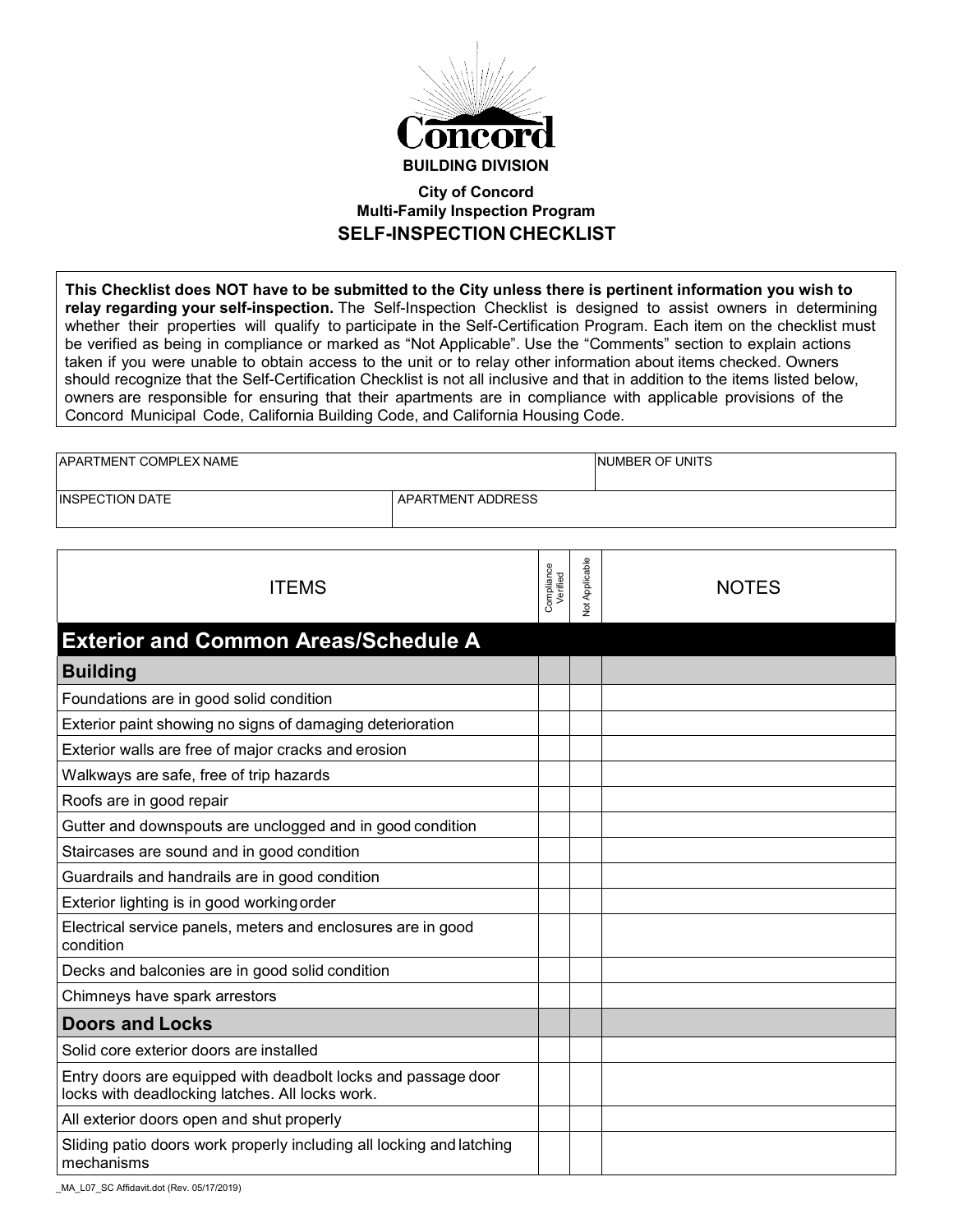| <b>ITEMS</b>                                                                                                                    | Compliance<br>Verified | <b>Vot Applicable</b> | <b>NOTES</b> |
|---------------------------------------------------------------------------------------------------------------------------------|------------------------|-----------------------|--------------|
| <b>Landscaping and Grounds</b>                                                                                                  |                        |                       |              |
| The property landscaping is being properly maintained                                                                           |                        |                       |              |
| Storm drains are clear of debris and in good condition                                                                          |                        |                       |              |
| Property is free of discarded items, miscellaneous junk and debris                                                              |                        |                       |              |
| <b>Fire Extinguisher(s)</b>                                                                                                     |                        |                       |              |
| Fire Extinguishers are provided and installed according to the State<br><b>Fire and Safety Codes</b>                            |                        |                       |              |
| Each extinguisher has been tagged and serviced by a state licensed<br>contractor within the last year and after eachuse         |                        |                       |              |
| <b>Exiting</b>                                                                                                                  |                        |                       |              |
| Exits are clear and unobstructed all the way to the public right of way                                                         |                        |                       |              |
| All "EXIT" signs and exit lighting is in working order                                                                          |                        |                       |              |
| The area on and beneath exit stairs is clear of material                                                                        |                        |                       |              |
| Fire doors are operable and in good condition                                                                                   |                        |                       |              |
| <b>Garbage/Recycling Materials</b>                                                                                              |                        |                       |              |
| Garbage service and sufficient garbage containers are provided on<br>site                                                       |                        |                       |              |
| All unsanitary garbage bins have been cleaned and/or replaced                                                                   |                        |                       |              |
| Garbage receptacles are stored in proper enclosures                                                                             |                        |                       |              |
| <b>Fences and Gates</b>                                                                                                         |                        |                       |              |
| Property fences and gates are in good working condition                                                                         |                        |                       |              |
| <b>Laundry Rooms</b>                                                                                                            |                        |                       |              |
| Interiors are clean and facilities are maintained in good condition                                                             |                        |                       |              |
| <b>Pools</b>                                                                                                                    |                        |                       |              |
| Swimming pool gates and enclosures are in compliance                                                                            |                        |                       |              |
| Swimming pool is clean                                                                                                          |                        |                       |              |
| Contact Contra Costa County Environmental Health Department for<br>regulations and codes. Pool Inspection Program (925)692-2500 |                        |                       |              |
| <b>Parking</b>                                                                                                                  |                        |                       |              |
| Driveways and parking areas are in good condition                                                                               |                        |                       |              |
| Carports are in good condition                                                                                                  |                        |                       |              |
| <b>Sewer</b>                                                                                                                    |                        |                       |              |
| Cleanout lines are unobstructed and in good condition                                                                           |                        |                       |              |
| <b>Interior/Schedule B</b>                                                                                                      |                        |                       |              |
| <b>Kitchen</b>                                                                                                                  |                        |                       |              |
| Floor covering is free of trip hazards                                                                                          |                        |                       |              |
| Electrical outlets are functional and have cover plates                                                                         |                        |                       |              |
| GFCI's properly installed and in working condition                                                                              |                        |                       |              |
| Light switches function and have cover plates                                                                                   |                        |                       |              |
| Overhead lighting is operational and in good repair                                                                             |                        |                       |              |

\_MA\_L07\_SC Affidavit.dot (Rev. 05/17/2019)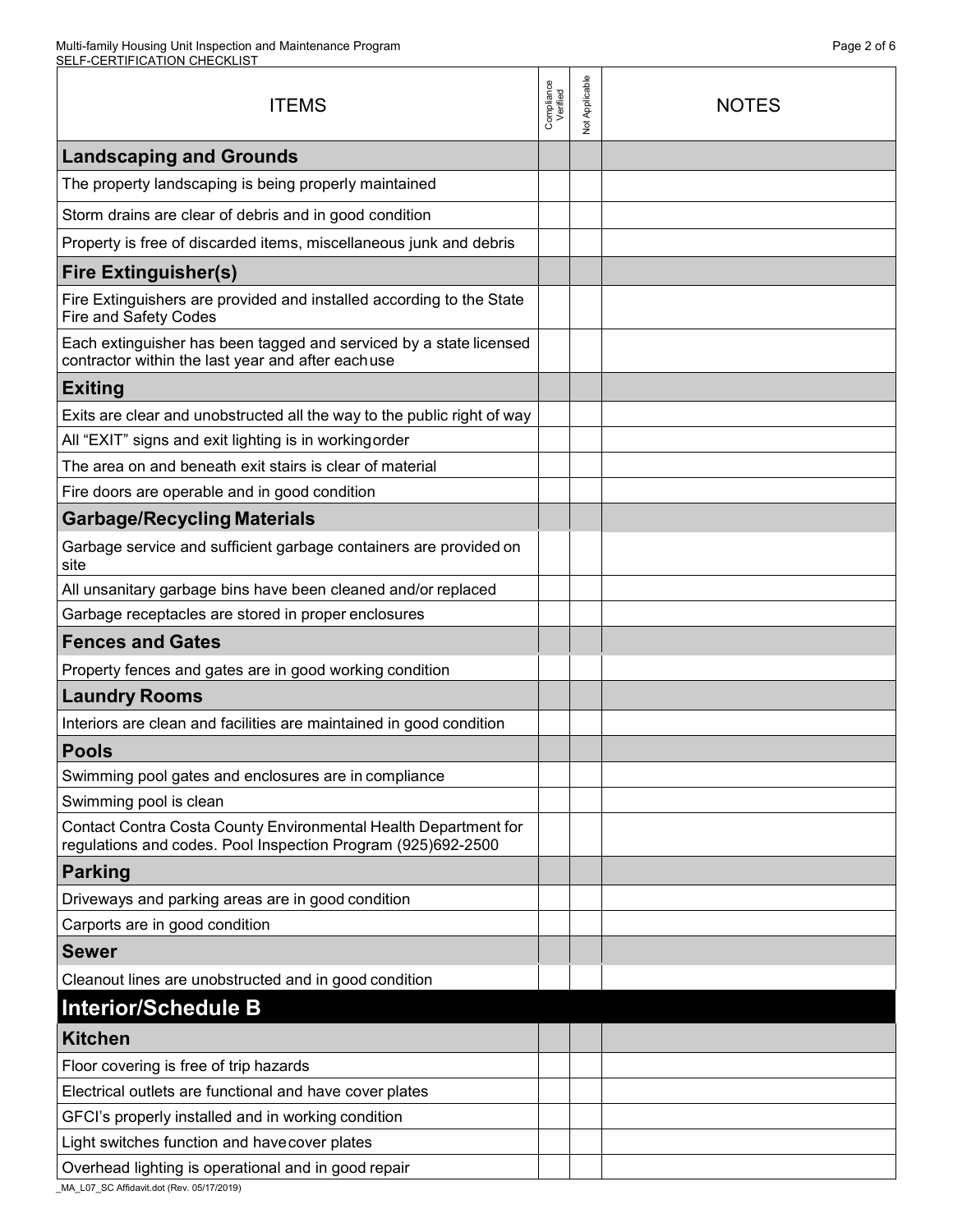#### Multi-family Housing Unit Inspection and Maintenance Program SELF-CERTIFICATION CHECKLIST

| <b>ITEMS</b>                                                                                                                                                                                                                                                                                                                                                                                                                                                                                                                                  | Compliance<br>Verified | Not Applicable | <b>NOTES</b> |
|-----------------------------------------------------------------------------------------------------------------------------------------------------------------------------------------------------------------------------------------------------------------------------------------------------------------------------------------------------------------------------------------------------------------------------------------------------------------------------------------------------------------------------------------------|------------------------|----------------|--------------|
| Windows and windowpanes are intact, unbroken and not cracked                                                                                                                                                                                                                                                                                                                                                                                                                                                                                  |                        |                |              |
| Windows are equipped with proper locking devices                                                                                                                                                                                                                                                                                                                                                                                                                                                                                              |                        |                |              |
| Windows with screens are in good condition                                                                                                                                                                                                                                                                                                                                                                                                                                                                                                    |                        |                |              |
| Stove burners and oven works safely with functioning door and<br>knobs that turn completely off and on                                                                                                                                                                                                                                                                                                                                                                                                                                        |                        |                |              |
| Gas stove is free of gaseous orders Immediately report gas leaks or<br>gaseous orders to PG&E 800.743.5000                                                                                                                                                                                                                                                                                                                                                                                                                                    |                        |                |              |
| Stove hood/filter and fan are working properly                                                                                                                                                                                                                                                                                                                                                                                                                                                                                                |                        |                |              |
| The garbage disposal is in good working order                                                                                                                                                                                                                                                                                                                                                                                                                                                                                                 |                        |                |              |
| The kitchen sink and faucets drain properly and are free from<br>leakage                                                                                                                                                                                                                                                                                                                                                                                                                                                                      |                        |                |              |
| <b>Living Room</b>                                                                                                                                                                                                                                                                                                                                                                                                                                                                                                                            |                        |                |              |
| Floor covering is free of trip hazards                                                                                                                                                                                                                                                                                                                                                                                                                                                                                                        |                        |                |              |
| Electrical outlets are functional and have cover plates                                                                                                                                                                                                                                                                                                                                                                                                                                                                                       |                        |                |              |
| Light switches function and have cover plates                                                                                                                                                                                                                                                                                                                                                                                                                                                                                                 |                        |                |              |
| Windows and windowpanes are intact, unbroken and not cracked                                                                                                                                                                                                                                                                                                                                                                                                                                                                                  |                        |                |              |
| Windows are equipped with proper locking devices                                                                                                                                                                                                                                                                                                                                                                                                                                                                                              |                        |                |              |
| Window screens are in good condition                                                                                                                                                                                                                                                                                                                                                                                                                                                                                                          |                        |                |              |
| <b>Smoke Detectors/Hallways and Bedrooms</b>                                                                                                                                                                                                                                                                                                                                                                                                                                                                                                  |                        |                |              |
| 10 year sealed unit type smoke detectors are installed in hallways<br>and sleeping rooms                                                                                                                                                                                                                                                                                                                                                                                                                                                      |                        |                |              |
| All smoke detectors are in working order                                                                                                                                                                                                                                                                                                                                                                                                                                                                                                      |                        |                |              |
| To insure that smoke detectors are in good working order it is<br>recommended that they are inspected annually by the owner/or<br>on-site manager will keep in unit file documentation that states<br>the date the smoke detectors were last serviced and if possible<br>the signature of the resident, along with the maintenance<br>personnel and owner/or on-site manager. In addition to installing<br>smoke detectors, it is required on each level that at least one<br>carbon monoxide detector be installed in each residential unit. |                        |                |              |
| Date Inspected:                                                                                                                                                                                                                                                                                                                                                                                                                                                                                                                               |                        |                |              |
| Inspector's Signature and Title:                                                                                                                                                                                                                                                                                                                                                                                                                                                                                                              |                        |                |              |
| Resident Signature:                                                                                                                                                                                                                                                                                                                                                                                                                                                                                                                           |                        |                |              |
| <b>Bedroom I</b>                                                                                                                                                                                                                                                                                                                                                                                                                                                                                                                              |                        |                |              |
| Floor covering is free of trip hazards                                                                                                                                                                                                                                                                                                                                                                                                                                                                                                        |                        |                |              |
| Electrical outlets are functional and have cover plates                                                                                                                                                                                                                                                                                                                                                                                                                                                                                       |                        |                |              |
| Light switches function and have cover plates                                                                                                                                                                                                                                                                                                                                                                                                                                                                                                 |                        |                |              |
| Windows and windowpanes are intact, unbroken and not cracked                                                                                                                                                                                                                                                                                                                                                                                                                                                                                  |                        |                |              |
| Windows are equipped with proper locking devices                                                                                                                                                                                                                                                                                                                                                                                                                                                                                              |                        |                |              |
| Window screens are in good condition                                                                                                                                                                                                                                                                                                                                                                                                                                                                                                          |                        |                |              |
| Egress windows are operable, open completely and are not blocked<br>by furniture or other items.                                                                                                                                                                                                                                                                                                                                                                                                                                              |                        |                |              |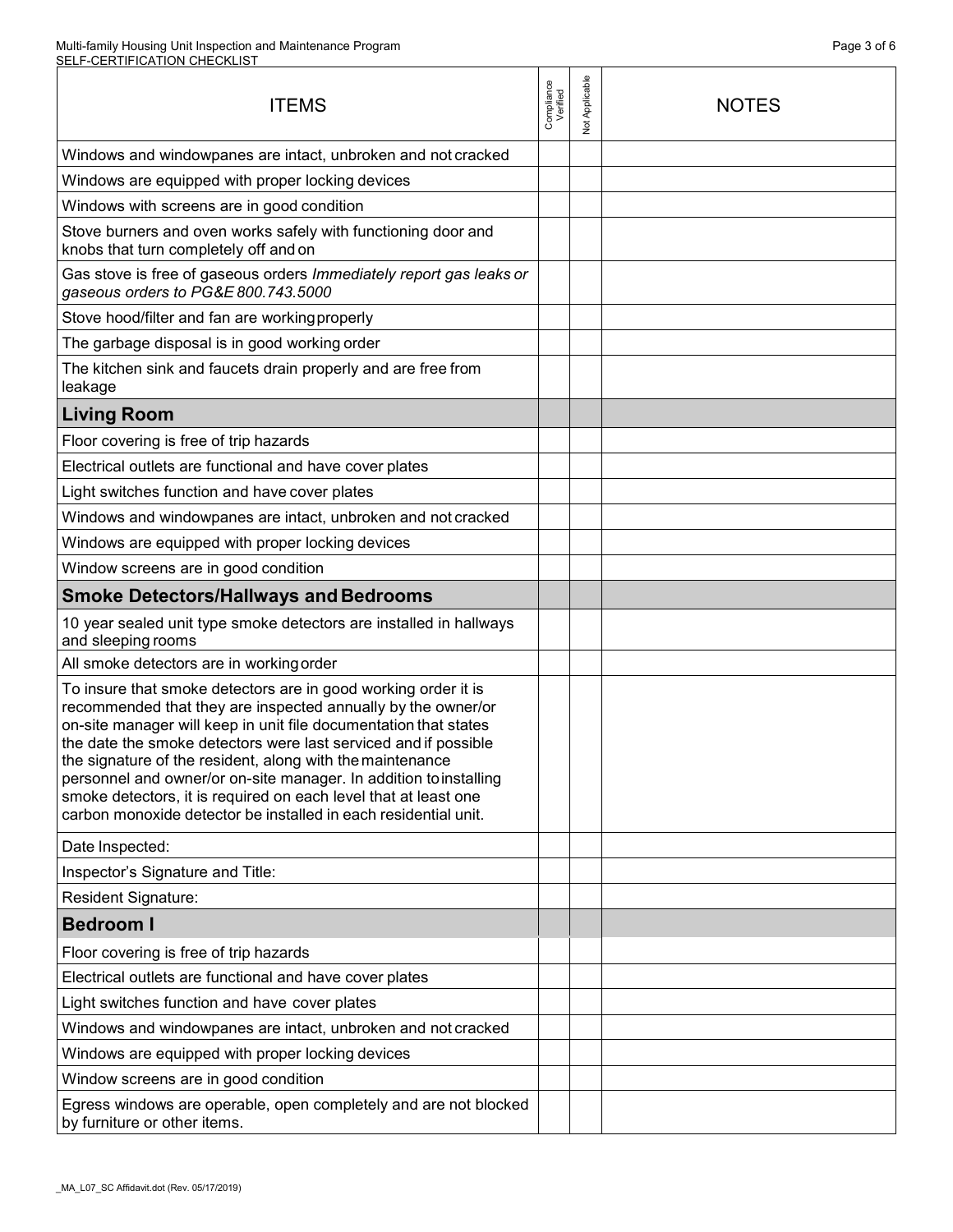| <b>ITEMS</b>                                                                                                                                                                       | Compliance<br>Verified | <b>Vot Applicable</b> | <b>NOTES</b> |
|------------------------------------------------------------------------------------------------------------------------------------------------------------------------------------|------------------------|-----------------------|--------------|
| Note: If there are bedroom window bars they are correctly installed<br>and have the required quick release mechanisms approved by the<br>Contra Costa Fire District (925) 941-3300 |                        |                       |              |
| <b>Bedroom II</b>                                                                                                                                                                  |                        |                       |              |
| Floor covering is free of trip hazards                                                                                                                                             |                        |                       |              |
| Electrical outlets are functional and have cover plates                                                                                                                            |                        |                       |              |
| Light switches function and have cover plates                                                                                                                                      |                        |                       |              |
| Windows and windowpanes are intact, unbroken and not cracked                                                                                                                       |                        |                       |              |
| Windows are equipped with proper locking devices                                                                                                                                   |                        |                       |              |
| Window screens are in good condition                                                                                                                                               |                        |                       |              |
| Egress windows are operable, open completely and not blocked                                                                                                                       |                        |                       |              |
| Note: If there are bedroom window bars they are correctly installed<br>and have the required quick release mechanisms approved by the<br>Contra Costa Fire District (925) 941-3300 |                        |                       |              |
| <b>Bedroom III</b>                                                                                                                                                                 |                        |                       |              |
| Floor covering is free of trip hazards                                                                                                                                             |                        |                       |              |
| Electrical outlets are functional and have cover plates                                                                                                                            |                        |                       |              |
| Windows and windowpanes are intact, unbroken and not cracked                                                                                                                       |                        |                       |              |
| Windows are equipped with proper locking devices                                                                                                                                   |                        |                       |              |
| Window screens are in good condition                                                                                                                                               |                        |                       |              |
| Egress windows are operable, open completely and not blocked                                                                                                                       |                        |                       |              |
| Note: If there are bedroom window bars they are correctly installed<br>and have the required quick release mechanisms approved by the<br>Contra Costa Fire District (925) 941-3300 |                        |                       |              |
| <b>Bathroom I</b>                                                                                                                                                                  |                        |                       |              |
| Floor covering is free of trip hazards                                                                                                                                             |                        |                       |              |
| Electrical outlets are functional and have cover plates                                                                                                                            |                        |                       |              |
| Light switches function and have cover plates                                                                                                                                      |                        |                       |              |
| Overhead lighting is operational and in good repair                                                                                                                                |                        |                       |              |
| GFCI's properly installed and in working condition                                                                                                                                 |                        |                       |              |
| Windows and windowpanes are intact, unbroken and not cracked                                                                                                                       |                        |                       |              |
| Windows are equipped with proper locking devices                                                                                                                                   |                        |                       |              |
| Window screens are in good condition                                                                                                                                               |                        |                       |              |
| The ceiling exhaust fan is in good working condition                                                                                                                               |                        |                       |              |
| The sink, bathtub and toilets drain properly and are free of leaks<br>including faucet handles                                                                                     |                        |                       |              |
| The toilet is secure                                                                                                                                                               |                        |                       |              |
| The sinks, bathtubs/or shower surrounds are in good condition                                                                                                                      |                        |                       |              |
| Light fixtures are secure and in working order                                                                                                                                     |                        |                       |              |
| Towel bars and accessories are secure                                                                                                                                              |                        |                       |              |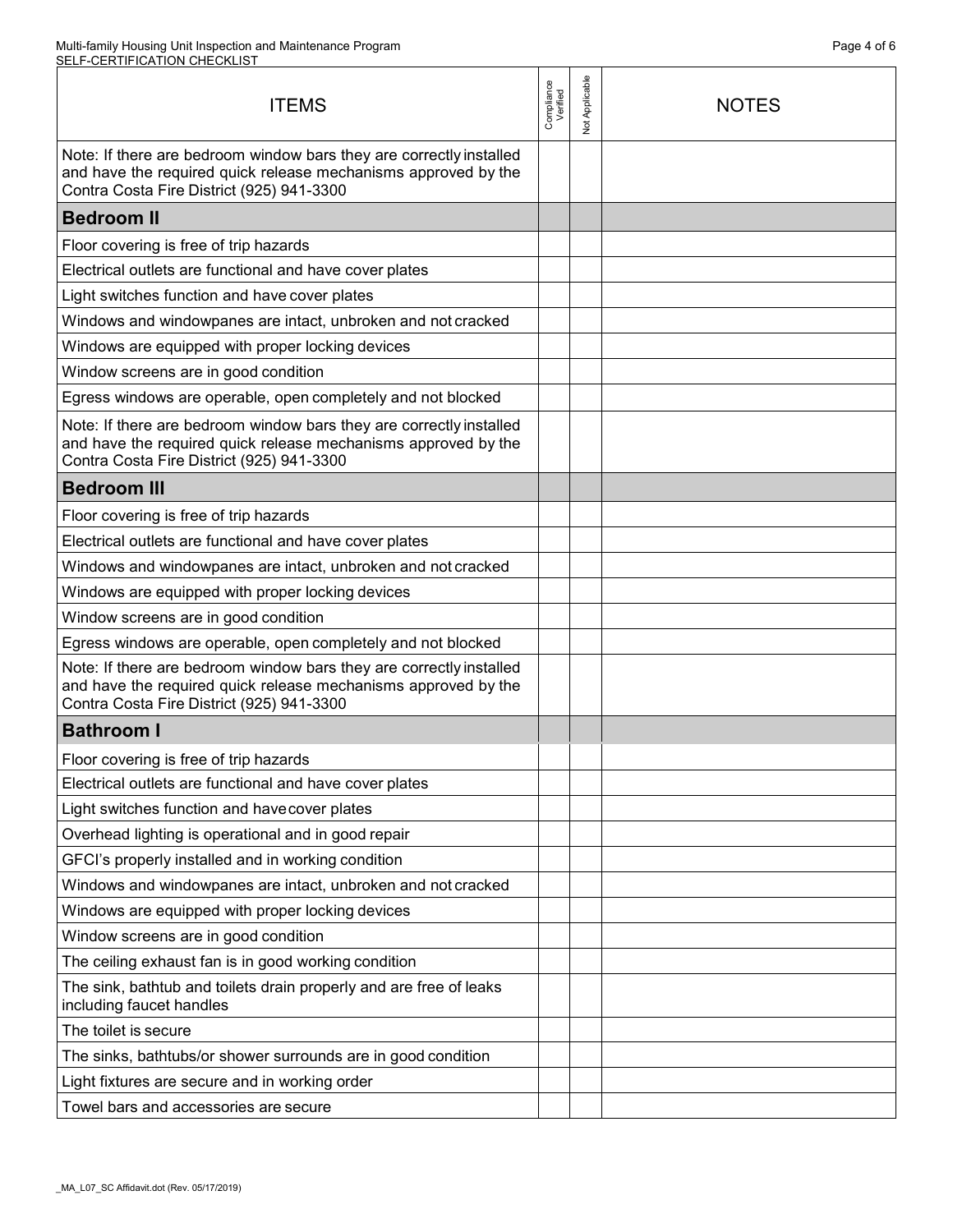| <b>ITEMS</b>                                                                                                                                                                                                                                                                                             | Compliance<br>Verified | <b>Vot Applicable</b> | <b>NOTES</b> |
|----------------------------------------------------------------------------------------------------------------------------------------------------------------------------------------------------------------------------------------------------------------------------------------------------------|------------------------|-----------------------|--------------|
| <b>Bathroom II</b>                                                                                                                                                                                                                                                                                       |                        |                       |              |
| Floor covering is free of trip hazards                                                                                                                                                                                                                                                                   |                        |                       |              |
| Electrical outlets are functional have cover plates                                                                                                                                                                                                                                                      |                        |                       |              |
| Light switches function and have cover plates                                                                                                                                                                                                                                                            |                        |                       |              |
| Overhead lighting is operational and in good repair                                                                                                                                                                                                                                                      |                        |                       |              |
| GFCI's properly installed and in working condition                                                                                                                                                                                                                                                       |                        |                       |              |
| Windows and windowpanes are intact, unbroken and not cracked                                                                                                                                                                                                                                             |                        |                       |              |
| Windows are equipped with proper locking devices                                                                                                                                                                                                                                                         |                        |                       |              |
| Window screens are in good condition                                                                                                                                                                                                                                                                     |                        |                       |              |
| The ceiling exhaust fan is in good working condition                                                                                                                                                                                                                                                     |                        |                       |              |
| The sink, bathtub and toilets drain properly and are free of leaks<br>including faucet handles                                                                                                                                                                                                           |                        |                       |              |
| The toilet is secure                                                                                                                                                                                                                                                                                     |                        |                       |              |
| The sinks, bathtubs/or shower surrounds are in good condition                                                                                                                                                                                                                                            |                        |                       |              |
| Light fixtures are secure and in working order                                                                                                                                                                                                                                                           |                        |                       |              |
| Towel bars and accessories are secure                                                                                                                                                                                                                                                                    |                        |                       |              |
| <b>Other Important Items</b>                                                                                                                                                                                                                                                                             |                        |                       |              |
| <b>Electrical System Requirements</b>                                                                                                                                                                                                                                                                    |                        |                       |              |
| The unit has no exposed or bare, live, spliced or otherwise<br>unsafe/hazardous wiring                                                                                                                                                                                                                   |                        |                       |              |
| Use of extension cords and electrical adapters are not overloading<br>the circuit                                                                                                                                                                                                                        |                        |                       |              |
| If the building was constructed in 1960 or earlier: The fuses in the<br>panel box that serves each unit is rated at least 15 amps                                                                                                                                                                        |                        |                       |              |
| Note: If the fuses are greater than 15 amps and the unit was built in<br>1960 or before, an electrical danger is present unless the wiring has<br>been updated. The City strongly recommends that you contact an<br>electrician if you are not sure about the proper fuses for the building<br>or units. |                        |                       |              |
| Sub-panels are labeled and breakers are in proper working condition                                                                                                                                                                                                                                      |                        |                       |              |
| <b>Plumbing and Mechanical Requirements</b>                                                                                                                                                                                                                                                              |                        |                       |              |
| Electrical or gas heaters are functioning properly Note: If there is a<br>high-pressure gas boiler system (not the water heater), the boiler<br>heating system is in proper working condition (CC Pamphlet pg.)                                                                                          |                        |                       |              |
| The water heater is in working order supplying water at a minimum<br>of 120°F                                                                                                                                                                                                                            |                        |                       |              |
| The water heater has a working temperature and pressure relief<br>valve including a proper drain line on the pressure relief valve                                                                                                                                                                       |                        |                       |              |
| The water heater is properly strapped                                                                                                                                                                                                                                                                    |                        |                       |              |
| Gas lines have shut off valves at the appliance connection<br>All service gas lines are free of leaks If you smell gaseous order<br>report immediately to PG&E 800.743.5000                                                                                                                              |                        |                       |              |
| The vent pipes that serve gas heating appliances are terminated<br>above the roofline with vent caps (Direct vent heaters are exempt)                                                                                                                                                                    |                        |                       |              |